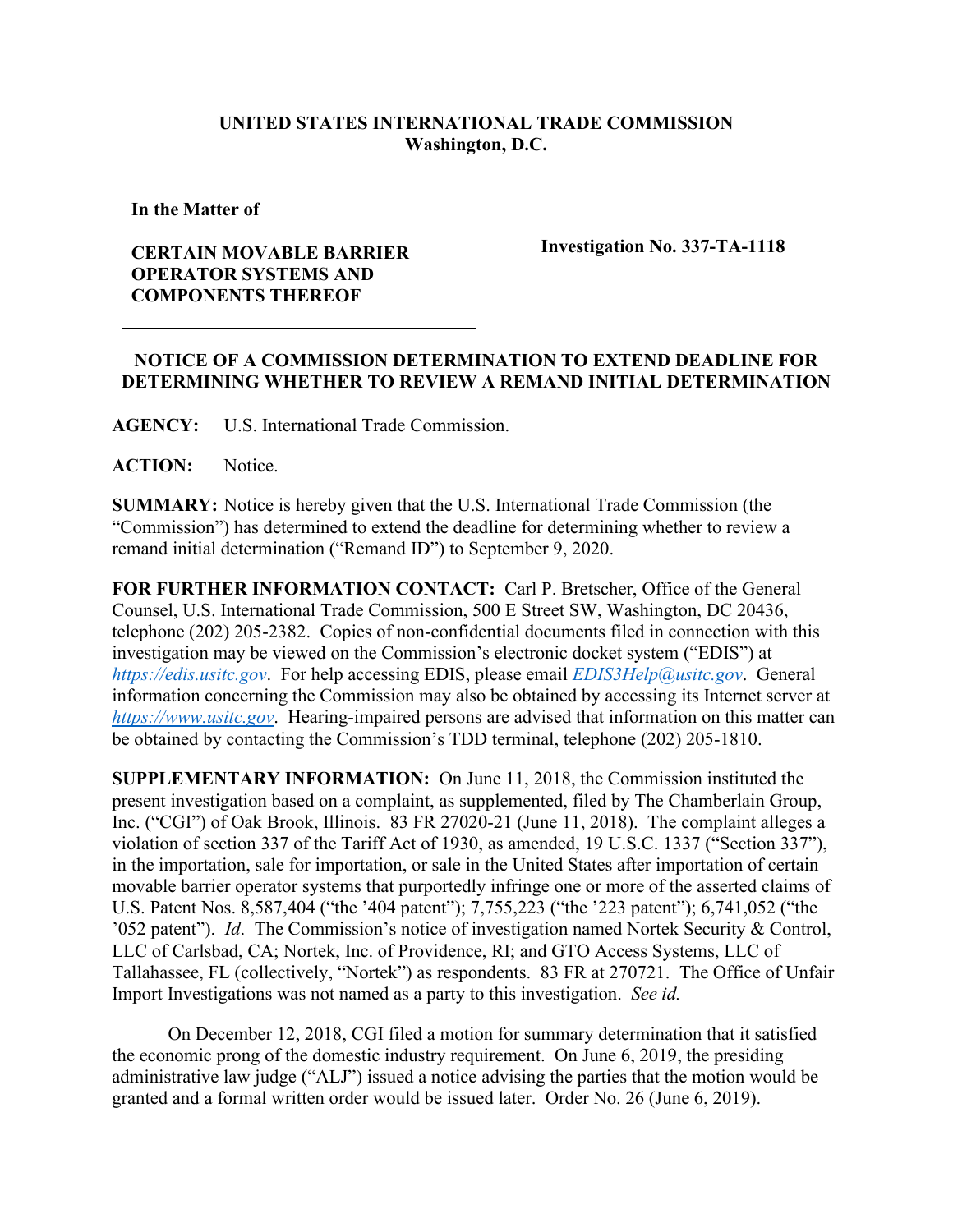The ALJ held an evidentiary hearing on the remaining issues on June 10-14, 2019.

On November 25, 2019, the ALJ issued an initial determination (Order No. 38) granting CGI's motion for summary determination that CGI satisfied the economic prong of the domestic industry requirement. On the same date, the ALJ issued a final ID finding no violation of Section 337 because the asserted claims of the '404 and '223 patents are not infringed, and the asserted claim of the '052 patent is invalid. ID at 1, 286-87. In the event the Commission finds a violation, the ALJ recommended that the Commission issue a limited exclusion order and cease and desist orders against Nortek and impose a bond of 100 percent of the entered value of covered articles during the period of Presidential review. *Id*. at 277-86.

On February 19, 2020, the Commission issued a notice of its determination to review Order No. 38 and the final ID in part and asked the parties for further briefing on certain violation issues and remedy, the public interest, and bonding. 85 FR 10723-26 (Feb. 25, 2020). The parties submitted their initial briefs in response to the Commission's notice on March 4, 2020, and their reply briefs on March 11, 2020.

On April 22, 2020, the Commission issued a notice of its determination to vacate Order No. 38 and remand the economic prong issue to the ALJ for further proceedings. Comm'n Notice (April 22, 2020). In the same notice, the Commission stated that it determined not to review, and thereby adopts, the ID's findings that there is no violation of Section 337 with respect to the '404 and '052 patents, while the '223 patent remains under review. *Id.*

On July 10, 2020, the ALJ issued the subject Remand ID, finding that CGI has made significant investments, both quantitatively and qualitatively, in plant and equipment and labor and capital, pursuant to Section  $337(a)(3)(A)$  and (B), respectively. The Remand ID concludes that CGI has satisfied the economic prong of the domestic industry requirement in relation to the '223 patent.

On July 20, 2020, Nortek filed a petition for review of the Remand ID. CGI filed its opposition to Nortek's petition for review on July 27, 2020.

The Commission has determined to extend the deadline for determining whether to review the subject Remand ID to September 9, 2020.

The Commission approved this determination in a vote taken on September 2, 2020.

The authority for the Commission's determination is contained in Section 337 of the Tariff Act of 1930, as amended (19 U.S.C. 1337), and in part 210 of the Commission's Rules of Practice and Procedure (19 CFR part 210).